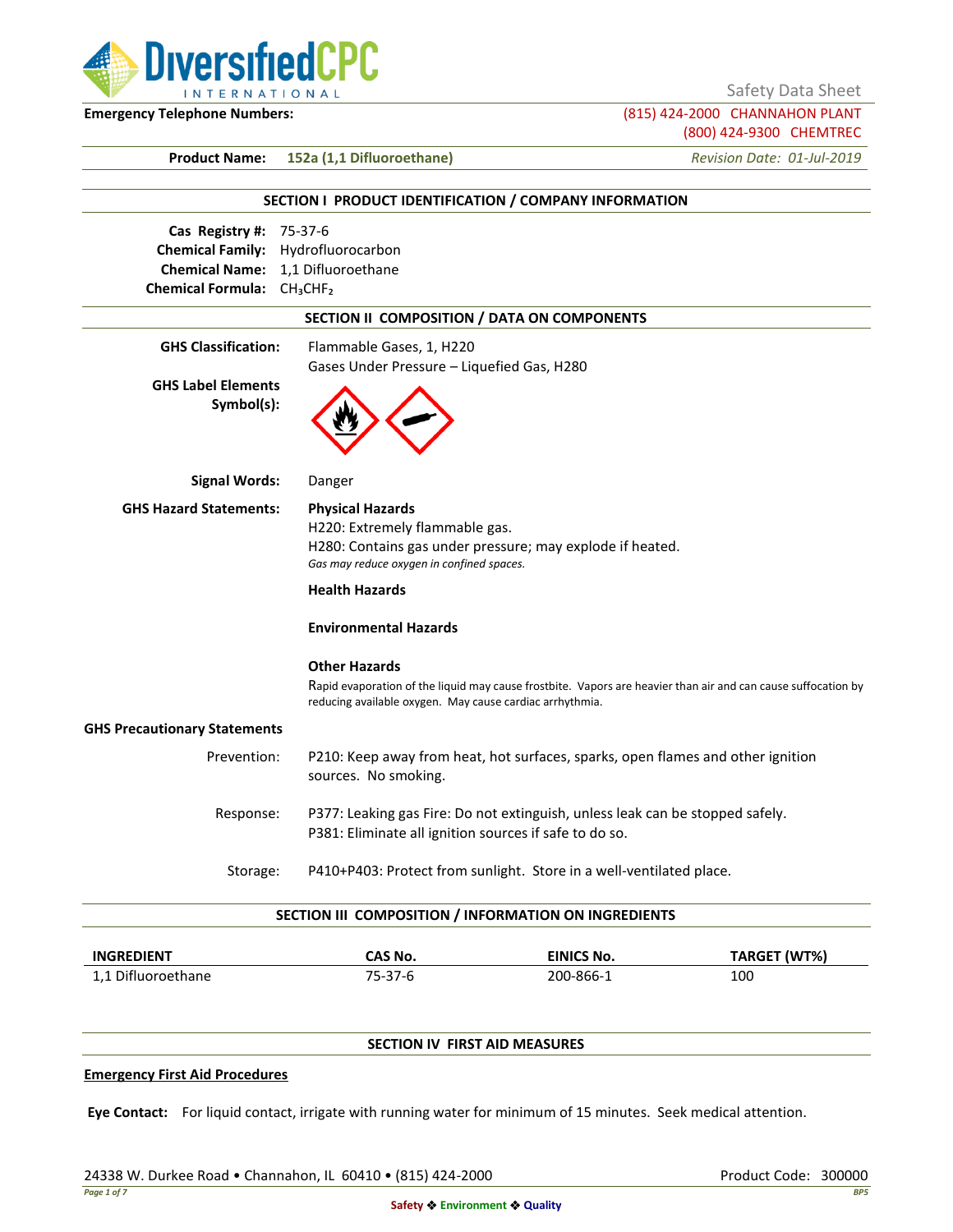

| Skin Contact: For liquid contact, warm areas gradually and get medical attention if there is evidence of frost bite or tissue |
|-------------------------------------------------------------------------------------------------------------------------------|
| damage. Flush area with lukewarm water. Do not rub affected area. If blistering occurs, apply a sterile                       |
| dressing. Seek medical attention.                                                                                             |
|                                                                                                                               |

**Inhalation:** Remove to fresh air. Artificial respiration and/or oxygen may be necessary. Consult a physician. **Ingestion:** This material is a gas under normal atmospheric conditions and ingestion is unlikely.

Most important symptoms and effects

**Acute:** Anesthetic effects at high concentrations.

**Delayed:** None known or anticipated. See Section 11 for information on effects from chronic exposure, if any.

**Notes to Physician:** Epinephrine and other sympathomimetic drugs may initiate cardiac arrhythmias in persons exposed to high concentrations (e.g., in enclosed spaces or with deliberate abuse). The use of other drugs with less arrhythmogenic potential should be considered. If sympathomimetic drugs are administered, observe for the development of cardiac arrhythmias.

# **SECTION V FIRE FIGHTING MEASURES**

# **Suitable Extinguishing Media:**

Water spray, Water mist, Foam, Dry chemical or Carbon Dioxide. Carbon dioxide can displace oxygen. Use caution when applying carbon dioxide in confined spaces.

# **Fire Fighting Procedures:**

For fires beyond the initial stage, emergency responders in the immediate hazard area should wear protective clothing. When the potential chemical hazard is unknown, in enclosed or confined spaces, a self contained breathing apparatus should be worn. In addition, wear other appropriate protective equipment as conditions warrant (see Section 8). Isolate immediate hazard area and keep unauthorized personnel out. Stop spill/release if it can be done safely. If this cannot be done, allow fire to burn. Move undamaged containers from immediate hazard area if it can be done safely. Stay away from ends of container. Water spray may be useful in minimizing or dispersing vapors and to protect personnel. Cool equipment exposed to fire with water, if it can be done safely.

# **Unusual Fire and Explosion Hazards:**

Extremely flammable. Contents under pressure. This material can be ignited by heat, sparks, flames, or other sources of ignition. The vapor is heavier than air. Vapors may travel considerable distances to a source of ignition where they can ignite, flash back, or explode. May create vapor/air explosion hazard indoors, in confined spaces, outdoors, or in sewers. If container is not properly cooled, it can rupture in the heat of a fire. Drains can be plugged and valves made inoperable by the formation of ice if rapid evaporation of large quantities of the liquefied gas occurs. Do not allow run-off from fire fighting to enter drains or water courses – may cause explosion hazard in drains and may reignite.

**Hazardous Combustion Products**: Combustion may yield smoke, carbon monoxide, hydrogen fluoride, fluorinated compounds, and other products of incomplete combustion. Oxides of nitrogen and sulfur may also be formed.

*See Section 9 for Flammable Properties including Flash Point and Flammable (Explosive) Limits.*

# **NPCA - HMIS RATINGS**

| <b>HEALTH</b>              |  |
|----------------------------|--|
| <b>FLAMMABILITY</b>        |  |
| <b>REACTIVITY</b>          |  |
| <b>PERSONAL PROTECTION</b> |  |

**PERSONAL PROTECTION - (***Personal Protection Information To Be Supplied By The User)*

# **SECTION VI ACCIDENTAL RELEASE MEASURES**

**Steps To Be Taken If Material Is Released or Spilled**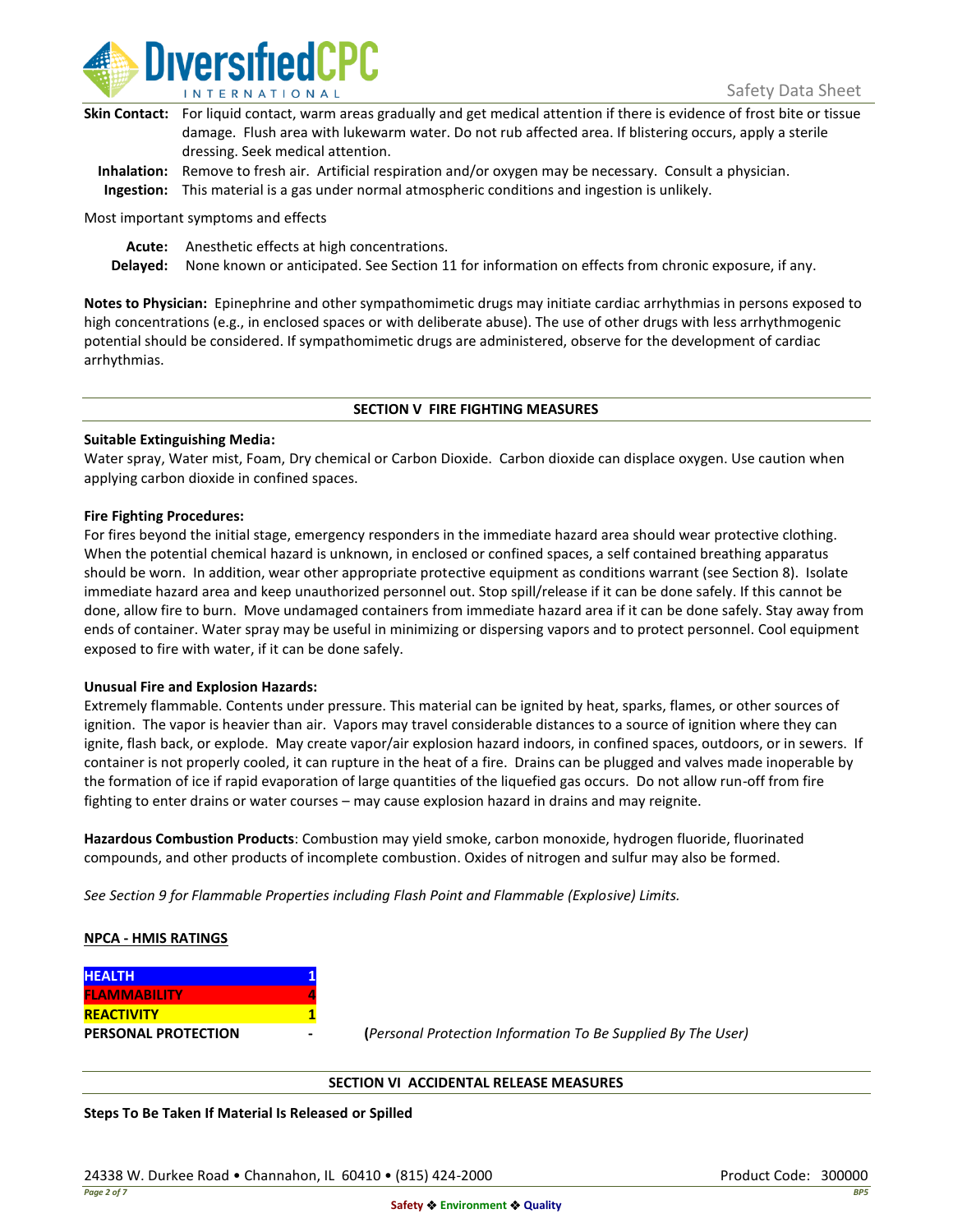

Avoid sources of ignition - ventilate area. Use water fog to evaporate or ventilate. Protect body against contact with liquid. If confined space - use self contained breathing apparatus. Consult local fire authorities.

**Personal Precautions:** Extremely flammable. Spillages of liquid product will create a fire hazard and may form an explosive atmosphere. Keep all sources of ignition and hot metal surfaces away from spill/release if safe to do so. The use of explosion-proof electrical equipment is recommended. Beware of accumulation of gas in low areas or contained areas, where explosive concentrations may occur. Prevent from entering drains or any place where accumulation may occur. Ventilate area and allow to evaporate. Stay upwind and away from spill/release. Avoid direct contact with material. For large spillages, notify persons downwind of the spill/release, isolate immediate hazard area and keep unauthorized personnel out. Wear appropriate protective equipment, including respiratory protection, as conditions warrant (see Section 8). See Sections 2 and 7 for additional information on hazards and precautionary measures.

**Environmental Precautions:** Stop spill/release if it can be done safely. Water spray may be useful in minimizing or dispersing vapors. If spill occurs on water notify appropriate authorities and advise shipping of any hazard.

**Methods for Containment and Clean-Up**: Notify relevant authorities in accordance with all applicable regulations.

Recommended measures are based on the most likely spillage scenarios for this material; however local conditions and regulations may influence or limit the choice of appropriate actions to be taken.

# **SECTION VII HANDLING AND STORAGE**

**Precautions for safe handling:** Comply with state and local regulations. Avoid contact with skin, eyes and clothing. Avoid breathing vapors. Keep away from heat or sources of ignition. Prohibit smoking in areas of storage or use. Take precautionary measures against static discharge. Use good personal hygiene practices and wear appropriate personal protective equipment (see section 8).

Contents are under pressure. Gases can accumulate in confined spaces and limit oxygen available for breathing. Use only with adequate ventilation. The use of explosion-proof electrical equipment is recommended and may be required (see appropriate fire codes). Refer to NFPA-70 and/or API RP 2003 for specific bonding/grounding requirements. Electrostatic charge may accumulate and create a hazardous condition when handling or processing this material. To avoid fire or explosion, dissipate static electricity during transfer by grounding and bonding containers and equipment before transferring material. Do not enter confined spaces such as tanks or pits without following proper entry procedures such as ASTM D-4276 and 29CFR 1910.146.

**Conditions for safe storage:** Keep container(s) tightly closed and properly labeled. Use and store this material in cool, dry, well ventilated areas away from heat, direct sunlight, hot metal surfaces, and all sources of ignition. Store only in approved containers. Post area "No Smoking or Open Flame." Keep away from any incompatible material (see Section 10). Protect container(s) against physical damage. Outdoor or detached storage is preferred. Indoor storage should meet OSHA standards and appropriate fire codes.

"Empty" containers retain residue and may be dangerous. Do not pressurize, cut, weld, braze, solder, drill, grind, or expose such containers to heat, flame, sparks, or other sources of ignition. They may explode and cause injury or death. Avoid exposing any part of a compressed-gas cylinder to temperatures above 125F (51.6C). Gas cylinders should be stored outdoors or in well ventilated storerooms at no lower than ground level and should be quickly removable in an emergency.

# **SECTION VIII EXPOSURE CONTROLS / PERSONAL PROTECTION**

**Exposure Limits**

| Component          | <b>ACIGH</b><br>TLV (TWA) | <b>ACIGH</b><br><b>TLV (STEL)</b> | <b>OSHA PEL</b><br>(TWA) | <b>OTHER PEL</b>    |
|--------------------|---------------------------|-----------------------------------|--------------------------|---------------------|
| 1,1 Difluoroethane |                           |                                   |                          | 1000 ppm Dupont AEL |
|                    |                           |                                   |                          |                     |

24338 W. Durkee Road • Channahon, IL 60410 • (815) 424-2000 Product Code: 300000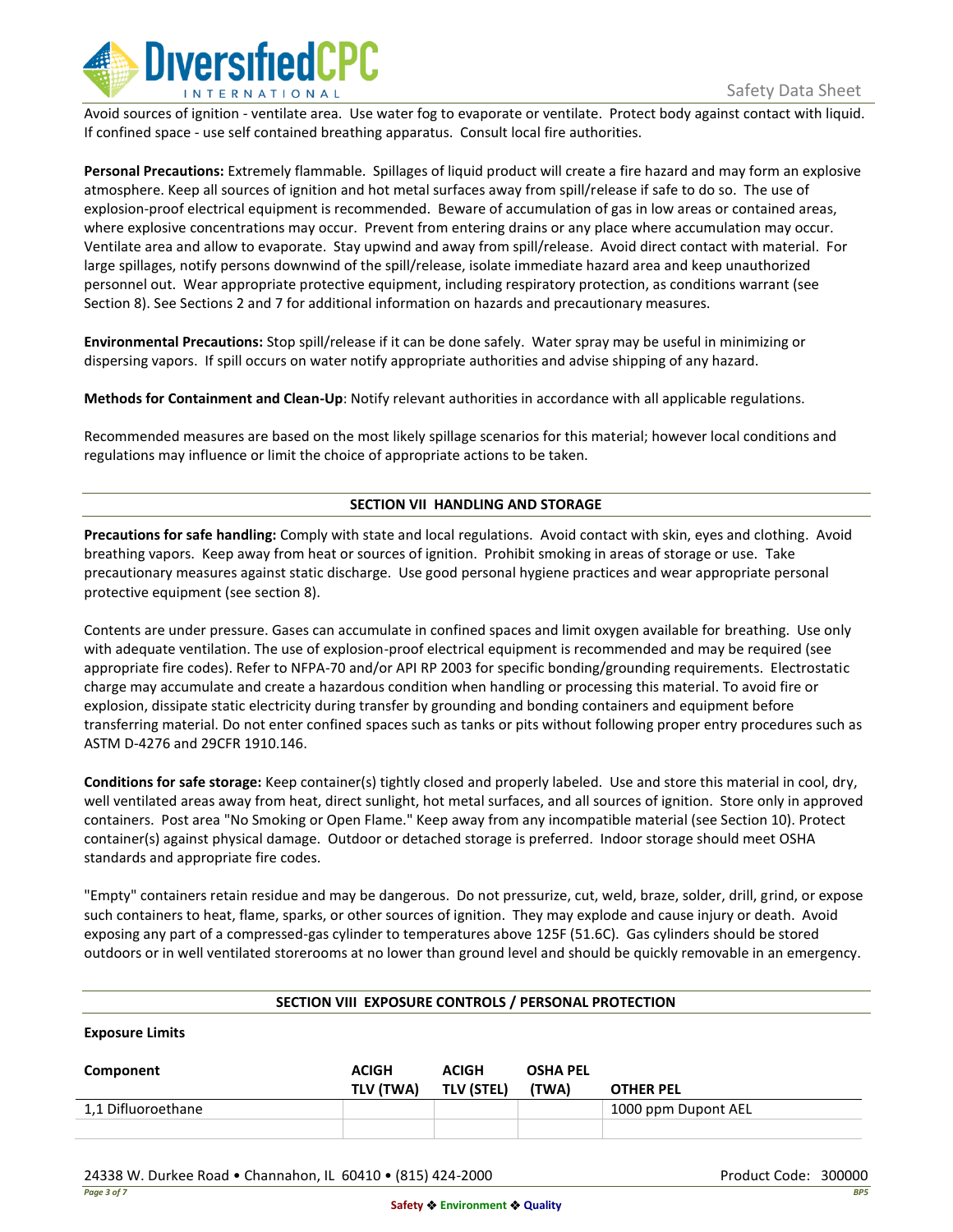

| <b>Engineering Controls:</b>                        | If current ventilation practices are not adequate to maintain airborne concentrations below<br>the established exposure limits, additional engineering controls may be required.                                                                                                                                                                                                                                                                                                                                                           |
|-----------------------------------------------------|--------------------------------------------------------------------------------------------------------------------------------------------------------------------------------------------------------------------------------------------------------------------------------------------------------------------------------------------------------------------------------------------------------------------------------------------------------------------------------------------------------------------------------------------|
| <b>Personal Protection:</b><br>Eye/Face Protection: | The use of eye protection (such as splash goggles) that meets or exceeds ANSI Z.87.1 is<br>recommended when there is potential liquid contact to the eye. Depending on conditions<br>of use, a face shield may be necessary.                                                                                                                                                                                                                                                                                                               |
| Skin Protection:                                    | Impervious, insulated gloves recommended.                                                                                                                                                                                                                                                                                                                                                                                                                                                                                                  |
| <b>Respiratory Protection:</b>                      | A NIOSH approved, self-contained breathing apparatus (SCBA) or equivalent operated in a<br>pressure demand or other positive pressure mode should be used in situations of oxygen<br>deficiency (oxygen content less than 19.5 percent), unknown exposure concentrations, or<br>situations that are immediately dangerous to life or health (IDLH).<br>A respiratory protection program that meets or is equivalent to OSHA 29 CFR 1910.134 and<br>ANSI Z88.2 should be followed whenever workplace conditions warrant a respirator's use. |

Suggestions provided in this section for exposure control and specific types of protective equipment are based on readily available information. Users should consult with the specific manufacturer to confirm the performance of their protective equipment. Specific situations may require consultation with industrial hygiene, safety, or engineering professionals.

| SECTION IX PHYSICAL AND CHEMICAL PROPERTIES     |                                                                                           |                                                |                                                   |  |
|-------------------------------------------------|-------------------------------------------------------------------------------------------|------------------------------------------------|---------------------------------------------------|--|
|                                                 | <b>Appearance &amp; Odor:</b> Clear, colorless liquefied gas with a slight ethereal odor. |                                                |                                                   |  |
| <b>Odor Threshold: No Data</b>                  |                                                                                           |                                                |                                                   |  |
|                                                 | <b>pH:</b> Not Applicable                                                                 |                                                |                                                   |  |
| Melting / Freezing Point: No Data               |                                                                                           | Initial Boiling Point / Range: $-13$ °F        |                                                   |  |
| <b>Flash Point (Method):</b> -58 °F (Estimated) |                                                                                           |                                                | <b>Evaporation Rate:</b> $>1$ (Ethyl Ether = 1.0) |  |
| Lower Explosion Limit: 3.9% (vol.) Gas in air   |                                                                                           | Upper Explosion Limit: 16.9% (vol.) Gas in air |                                                   |  |
| Vapor Pressure @ 70 °F: 62.5 PSIG               |                                                                                           | Vapor Density (air = $1.00$ ): 2.4             |                                                   |  |
| <b>Specific Gravity (H2O = 1.00):</b> $0.909$   |                                                                                           | Solubility in Water @ 70 °F: $0.28\%$          |                                                   |  |
| <b>Percent Volatile by Volume: 100%</b>         |                                                                                           | Auto-ignition temperature: 849 °F              |                                                   |  |
| Decomposition Data: No Data                     |                                                                                           | Viscosity:                                     | No Data                                           |  |

**SECTION X STABILITY AND REACTIVITY**

**Stability:** Stable **Hazardous Polymerization:** Can not occur

**Incompatibility (Materials to Avoid):** Alkali or Alkaline Earth Metals. Powdered Metal. Powdered Metal Salts. **Hazardous Decomposition Products:** Carbon oxides, Hydrogen fluoride, Carbonyl fluoride, Fluorocarbons. **Conditions to Avoid:** High heat, spark, and open flames

# **SECTION XI TOXICOLOGICAL INFORMATION**

# **Effects Of Over Exposure**

**Ingestion:** Aspiration hazard!

**Inhalation:** Inhalation of vapor may produce anesthetic effects and feeling of euphoria. Prolonged overexposure can cause rapid breathing, headache, dizziness, narcosis, unconsciousness, and death from asphyxiation, depending on concentration and time of exposure.

**Skin Contact:** Contact with evaporating liquid can cause frostbite.

**Eye Contact:** Liquid can cause severe irritation, redness, tearing, blurred vision, and possible freeze burns.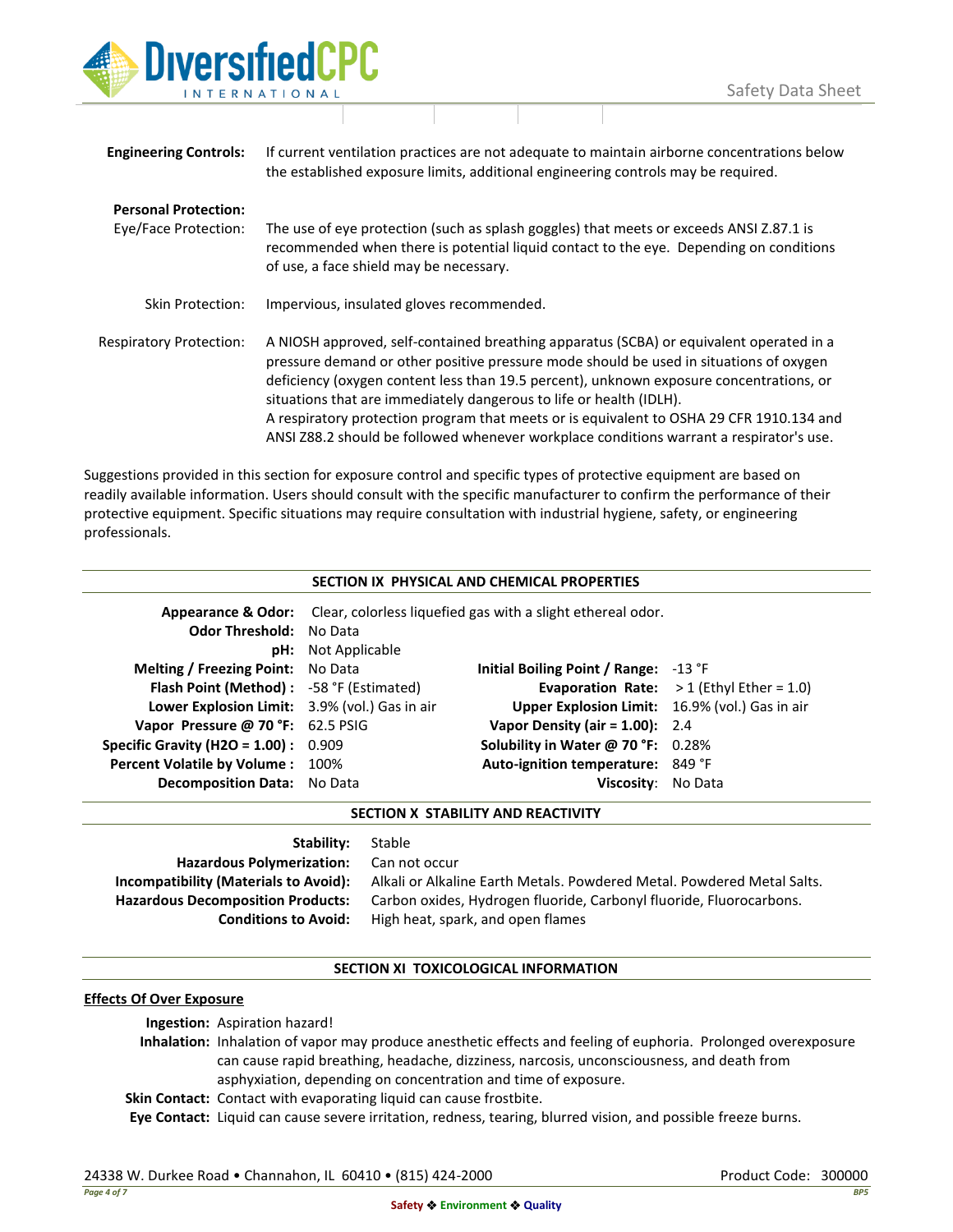

**Specific Target Organ Toxicity (Single Exposure):** Not expected to cause organ effects from single exposure. **Specific Target Organ Toxicity (Repeated Exposure):** Not expected to cause organ effects from repeated exposure. **Carcinogenicity:** Not expected to cause cancer. This substance is not listed as a carcinogen by IARC, NTP or OSHA. **Germ Cell Mutagenicity:** Not expected to cause heritable genetic effects.

**Reproductive Toxicity:** Not expected to cause reproductive toxicity.

**Other Comments:** High concentrations may reduce the amount of oxygen available for breathing, especially in confined spaces. Hypoxia (inadequate oxygen) during pregnancy may have adverse effects on the developing fetus.

# **Information on Toxicological Effects of Components**

# **1,1 Difluoroethane**

*Inhalation:* No observed adverse effects were noted in rats exposed to concentrations of 152a of 24994 ppm. *Carcinogenicity:* Animal testing did not show any carcinogenic effects.

*Reproductive toxicity:* Did not show mutagenic or teratogenic effects in animal experiments.

# **SECTION XII ECOLOGICAL INFORMATION**

# **Toxicity:**

152a has low acute inhalation toxicity, with a 4-hour rat approximate lethal concentration (ALC) of 383,000ppm. No valid acute oral toxicity studies are available. Although no standard test results are available, the repeat dose studies show some potential for irritation.

As with most HFCs, 152a has the potential to produce cardiac sensitization in dogs challenged simultaneously with high exposure concentrations and high doses of exogenous epinephrine. Marked responses, which included a cardiac arrhythmia were observed in 3 of 12 dogs at 150,000 ppm. No response was observed at 50,000 ppm. No sensitization studies were available.

HFC-152a has low repeated dose toxicity. HFC-152a had anesthetic properties at a 100,000 ppm exposure level during a 2 week repeated dose inhalation study in rats. No other clinical, haematological, blood chemistry or histopathology effects were observed during the 2-week inhalation study. No adverse effects were observed in rats following a 3-month inhalation exposure to 25,000 ppm 152a.

152a was not mutagenic in the *in vitro* bacterial reverse mutation test (Ames test) in *Salmonella typhimurium* and *Escherichia coli* strains.

In a 2-year bioassay, 152a was not carcinogenic to rats at inhalation exposure levels up to 25,000 ppm. In a developmental study, female rats were exposed via inhalation up to 50,000 ppm during days 6 to 15 of pregnancy for 6 hours per day. No compound related maternal and developmental effects were observed at any of the concentrations tested, hence, the NOEL is 50,000 ppm. No histopathological or weight effects on reproductive organs were observed in male and female rats exposed up to 25,000 ppm HFC-152a for 6 hours per day, 5 days per week for 3, 12 or 24 months.

Toxicity to fish 1,1 Difluoroethane: LC50 / 96 h / Fish (unspecified species): 295,783 mg/l

Toxicity to aquatic invertebrates 1,1 Difluoroethane: EC50 / 48 h / Daphnia: 146,695 mg/l

**Persistence and Degradability:** On the basis of its physical properties 152a may be expected, when released to the environment, to partition almost exclusively into the atmosphere as it is a gas, with a vapor pressure at 25°C of 6065.2 hPa, and it has a water solubility of 2.671 g/l at 25°C. Any 152a, which might be present in aqueous waste streams discharged directly into rivers or lakes would be expected, by analogy with similar compounds, to have a halflife with respect to volatilization of days or at the very most a few weeks. 152a is expected to exist solely in the vapor-phase in the ambient atmosphere.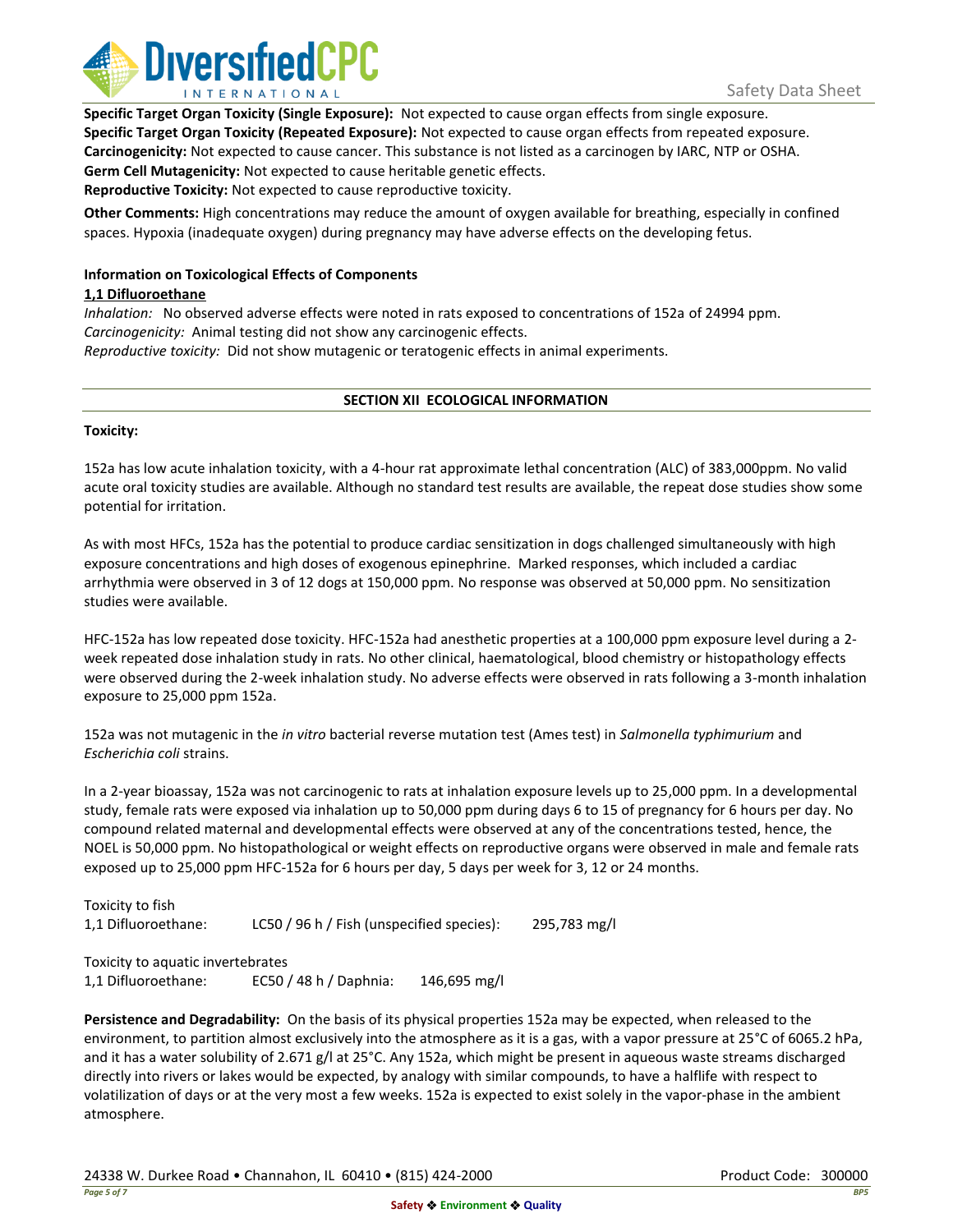

Vapor-phase 152a is degraded in the atmosphere by reaction with photochemically-produced hydroxyl radicals with a lifetime of 1.4 years. The atmospheric lifetime of this chemical suggests that it will mix throughout the troposphere with a globally averaged concentration in 2003 of about 2.6 ppt. Because of its IR absorption, it will contribute a very small amount to climate change with a global warming potential (GWP) relative to CO2 of <140 for a time horizon of 100 years.

**Bioaccumulative Potential:** Not expected as having the potential to bioaccumulate.

**Mobility in Soil:** Due to the extreme volatility of liquefied gases, air is the only environmental compartment in which they will be found.

1,1 Difluoroethane: Koc: 4,47

**Other Adverse Effects:** None anticipated.

1,1 Difluoroethane: GWP: 124

**SECTION XIII DISPOSAL INFORMATION**

Contain the spill. Eliminate sources of ignition. Use water spray to reduce vapors. For small spills, take up with absorbent material. If confined space - use self contained breathing apparatus. Consult local fire authorities.

# **Waste Disposal**

Reclaim by distillation, incinerate, or remove to a permitted waste facility.

*\*\* Comply With All State and Local Regulations \*\**

#### **SECTION XIV TRANSPORT INFORMATION**

**Transport Information**

UN1030, 1,1 Difluoroethane, 2.1

# **SECTION XV REGULATIONS**

#### **Regulatory Information**

**Chemical Inventories**

**USA TSCA:** All components of this product are listed on the TSCA Inventory. **Europe Einecs:** All components in this product are listed on EINECS **Canada Domestic Substances List (DSL):** This product and/or all of its components are listed on the Canadian DSL. **Australia AICS:** All components of this product are listed on AICS. **Korea ECL:** All components in this product are listed on the Korean Existing Chemicals Inventory (KECI). **Japan Miti (ENCS):** All components of this product are listed on MITI.

#### **SARA Title III:**

**CERCLA/SARA (Section 302) Extremely Hazardous Substances and TPQs (in pounds):**

This material does not contain any chemicals subject to the reporting requirements of SARA 302 and 40 CFR 372.

# **SARA (311, 312) Hazard Class:**

Acute Health: Yes Chronic Health: No Fire Hazard: Yes Pressure Hazard: Yes

24338 W. Durkee Road • Channahon, IL 60410 • (815) 424-2000 Product Code: 300000